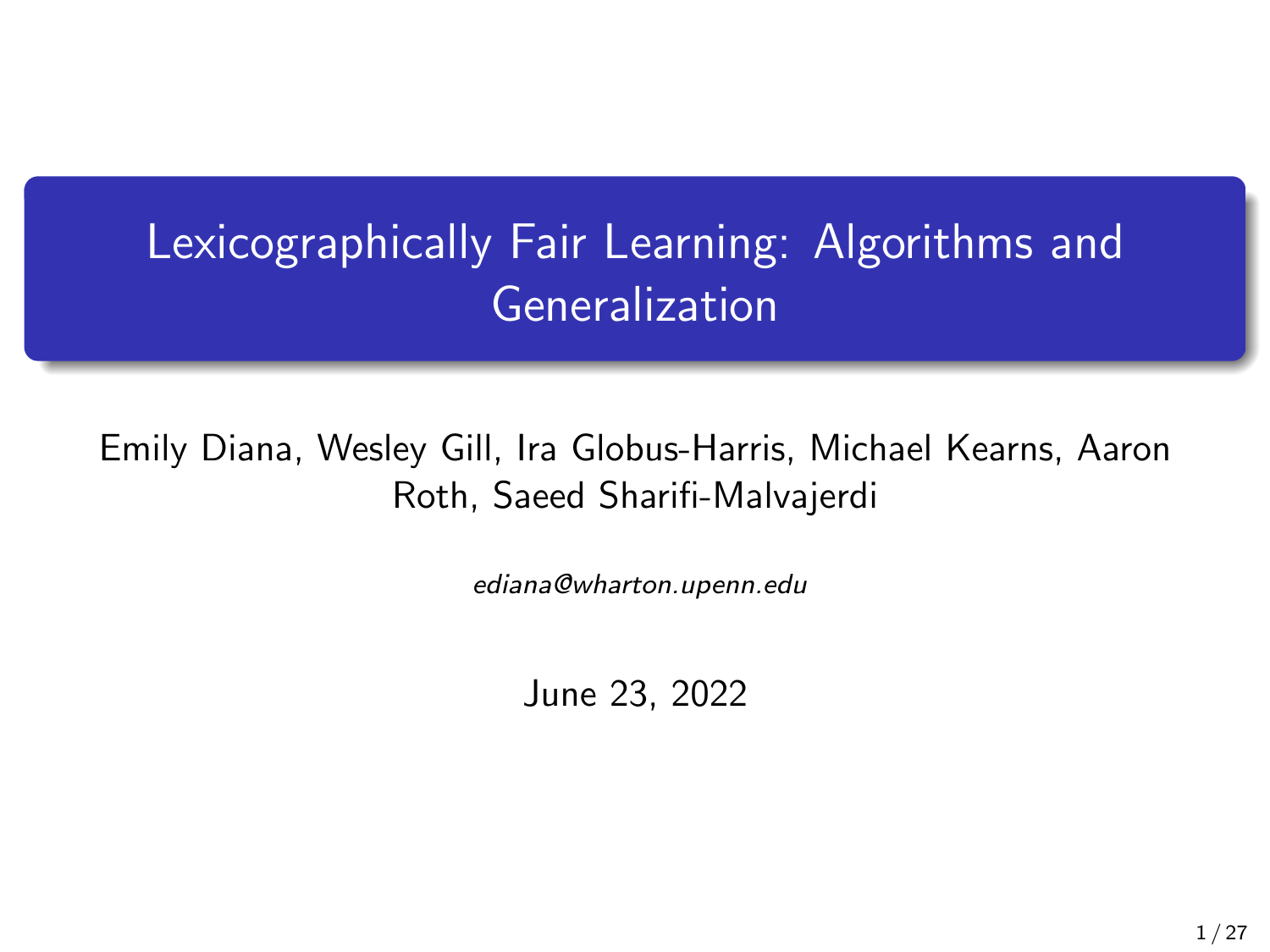We want our algorithms to treat different groups of people equitably.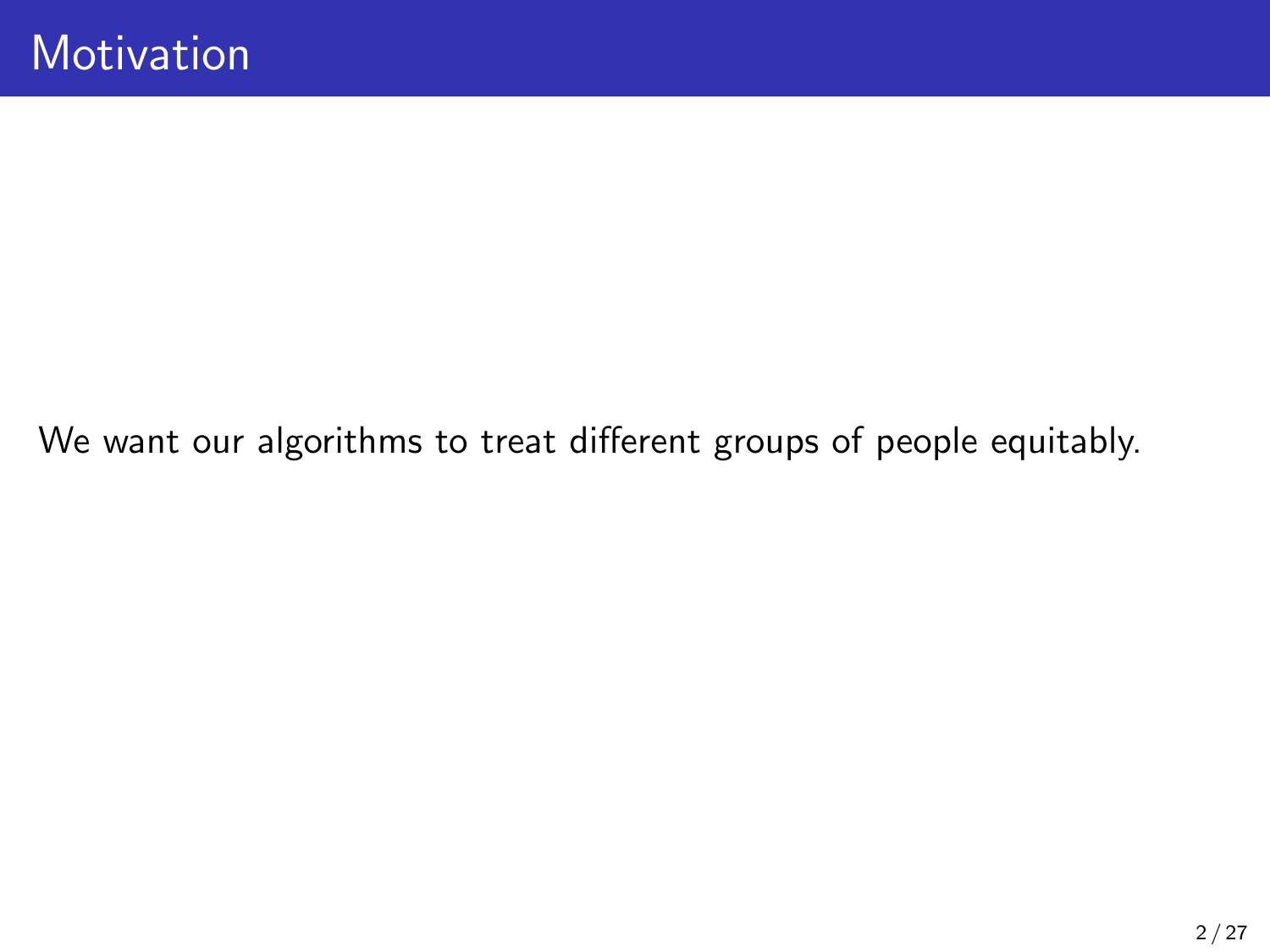### A Group Fairness Definition: Equality of Group Errors

"The algorithm should make the same number of mistakes on all groups."

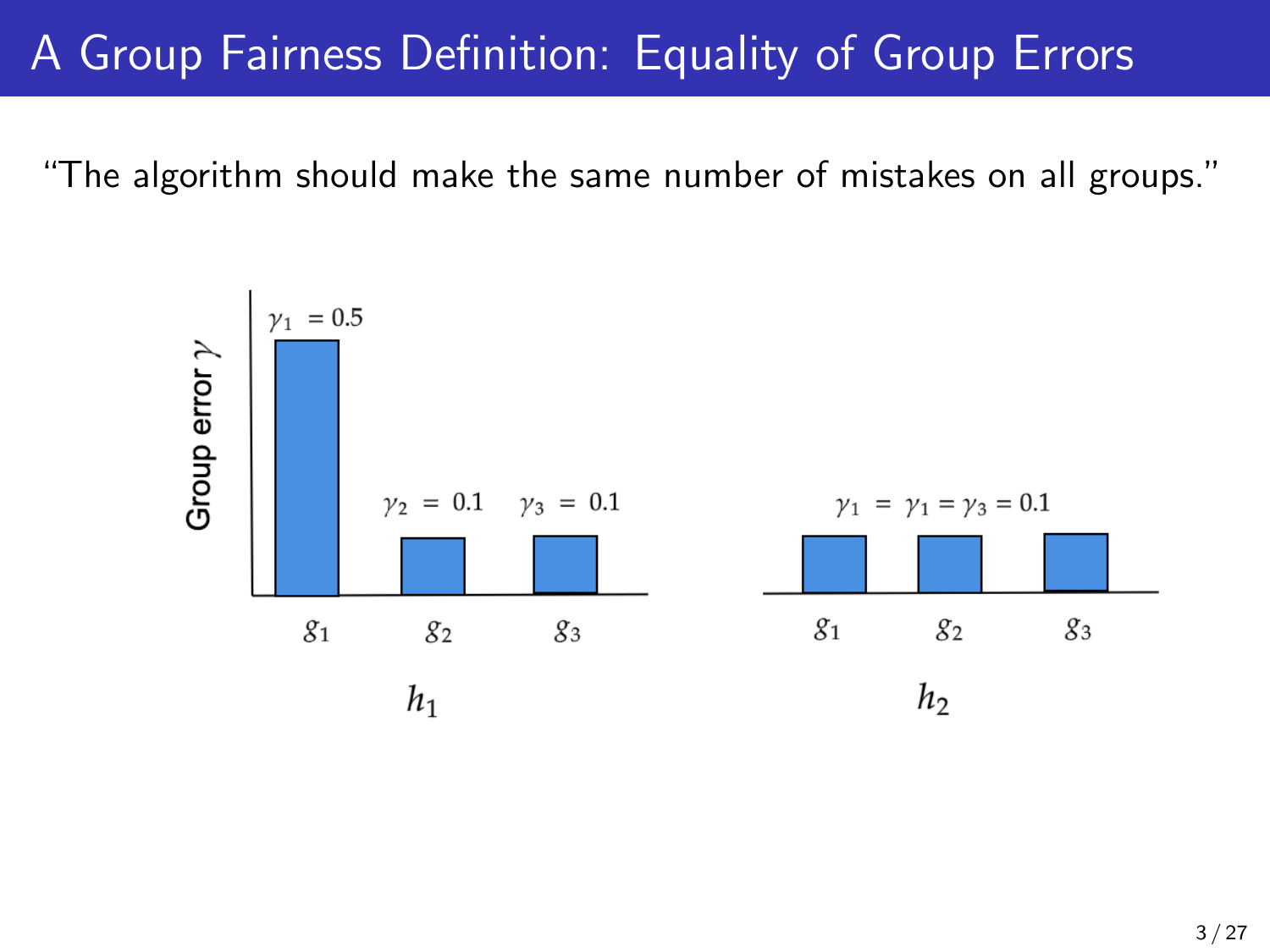### A Group Fairness Definition: Equality of Group Errors

"The algorithm should make the same number of mistakes on all groups."

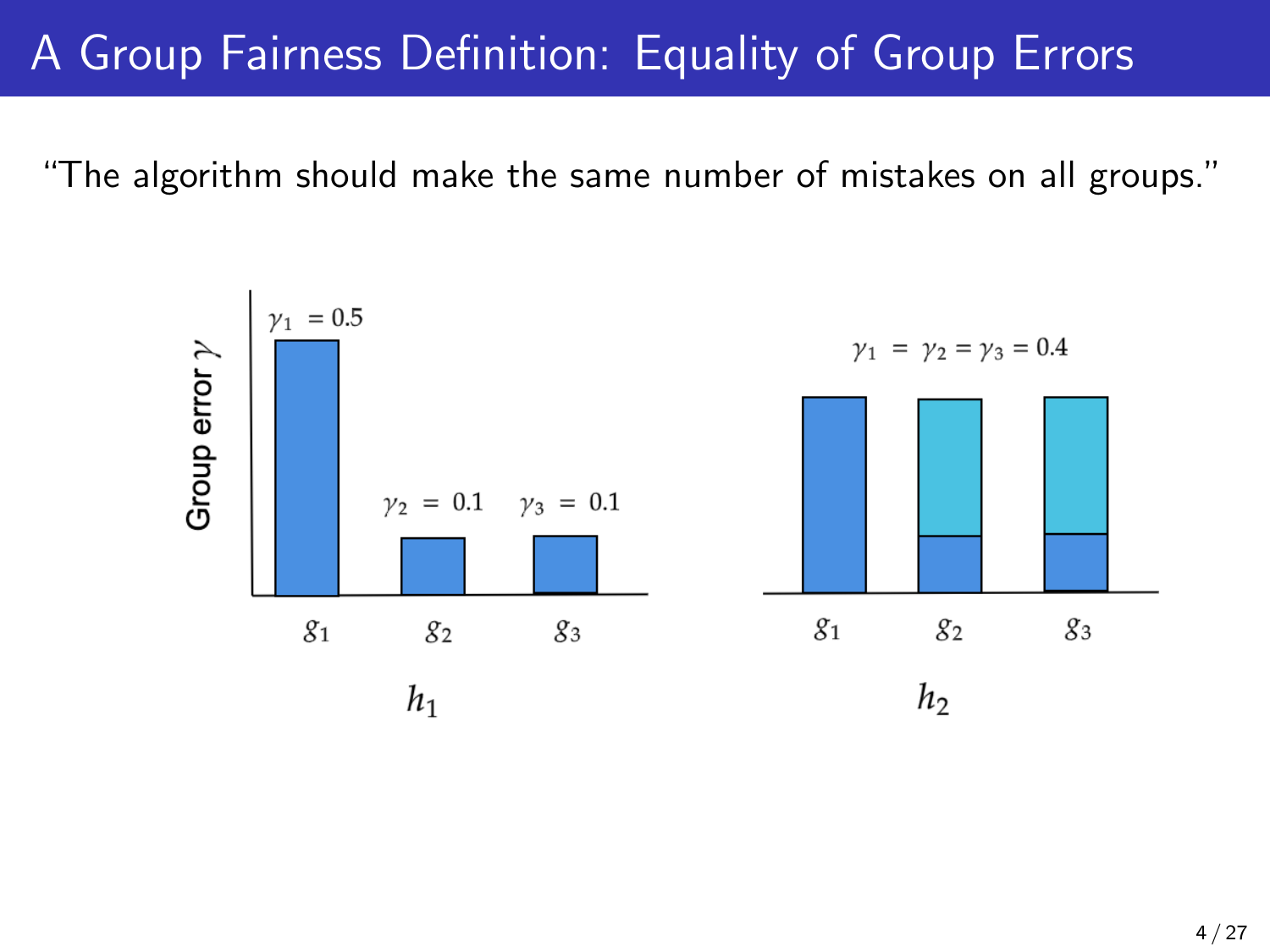# Alternative Group Fairness Definition: Minimax Group **Fairness**

"The number of errors made on the worst-off group should be minimized."

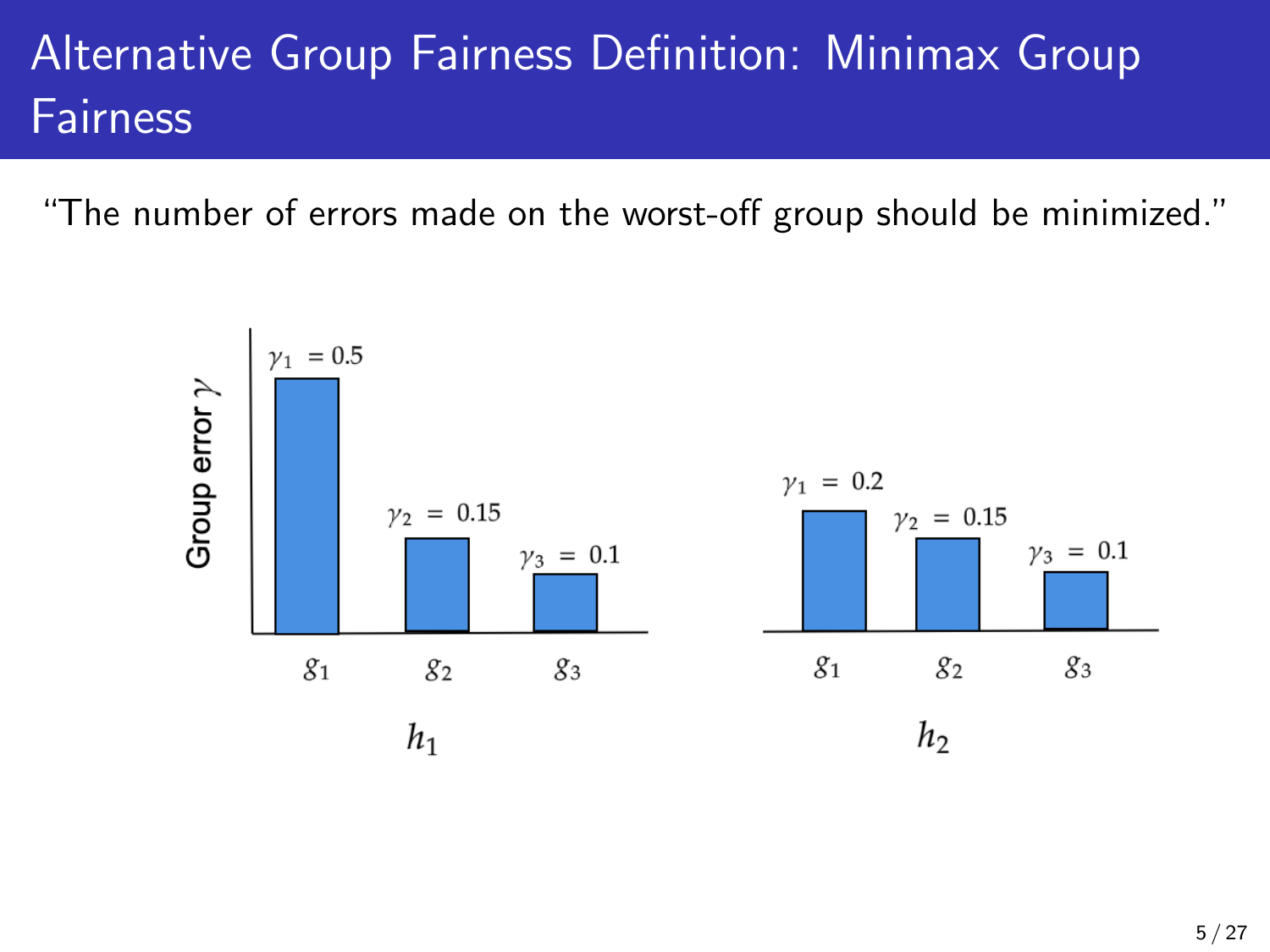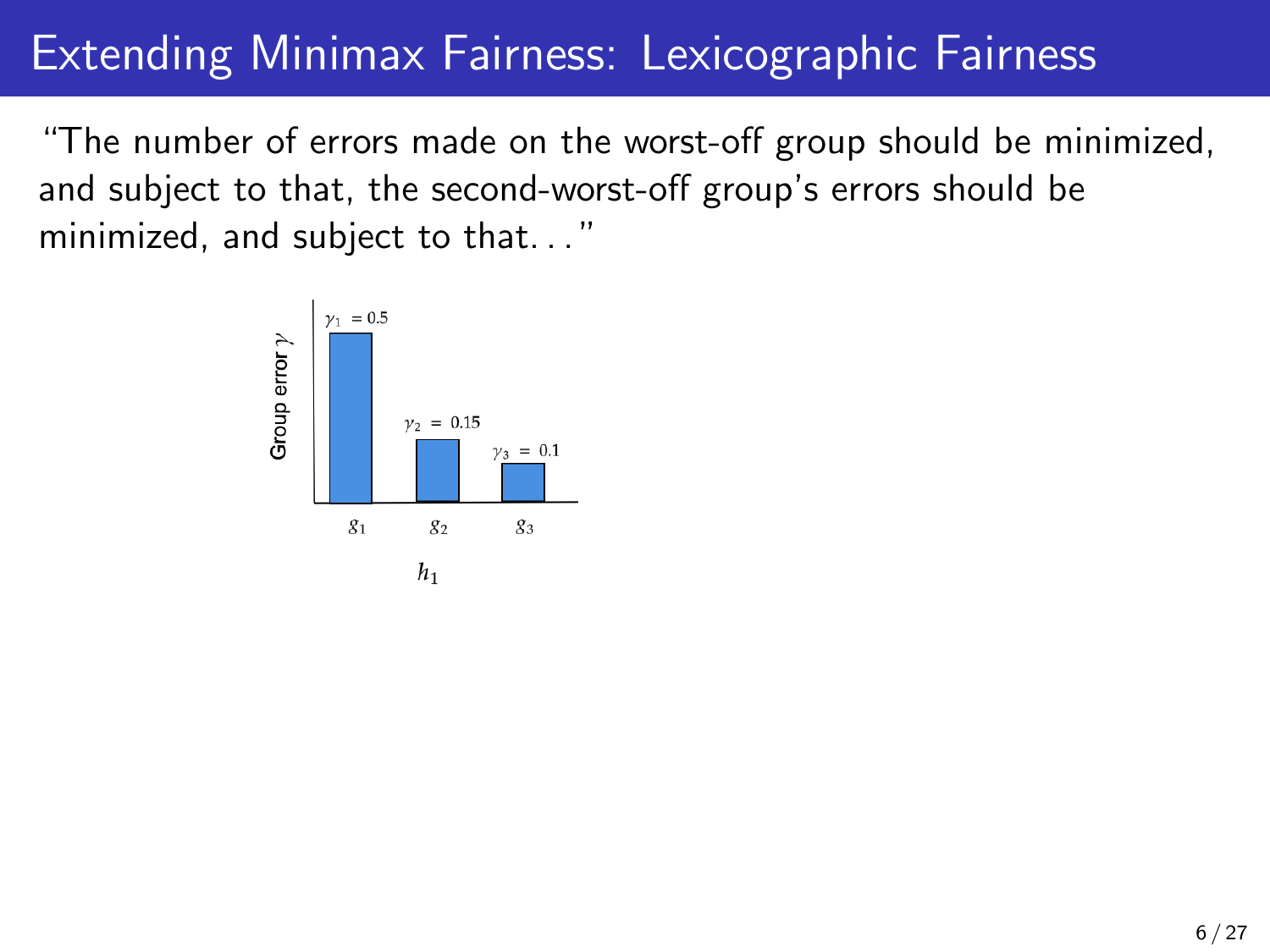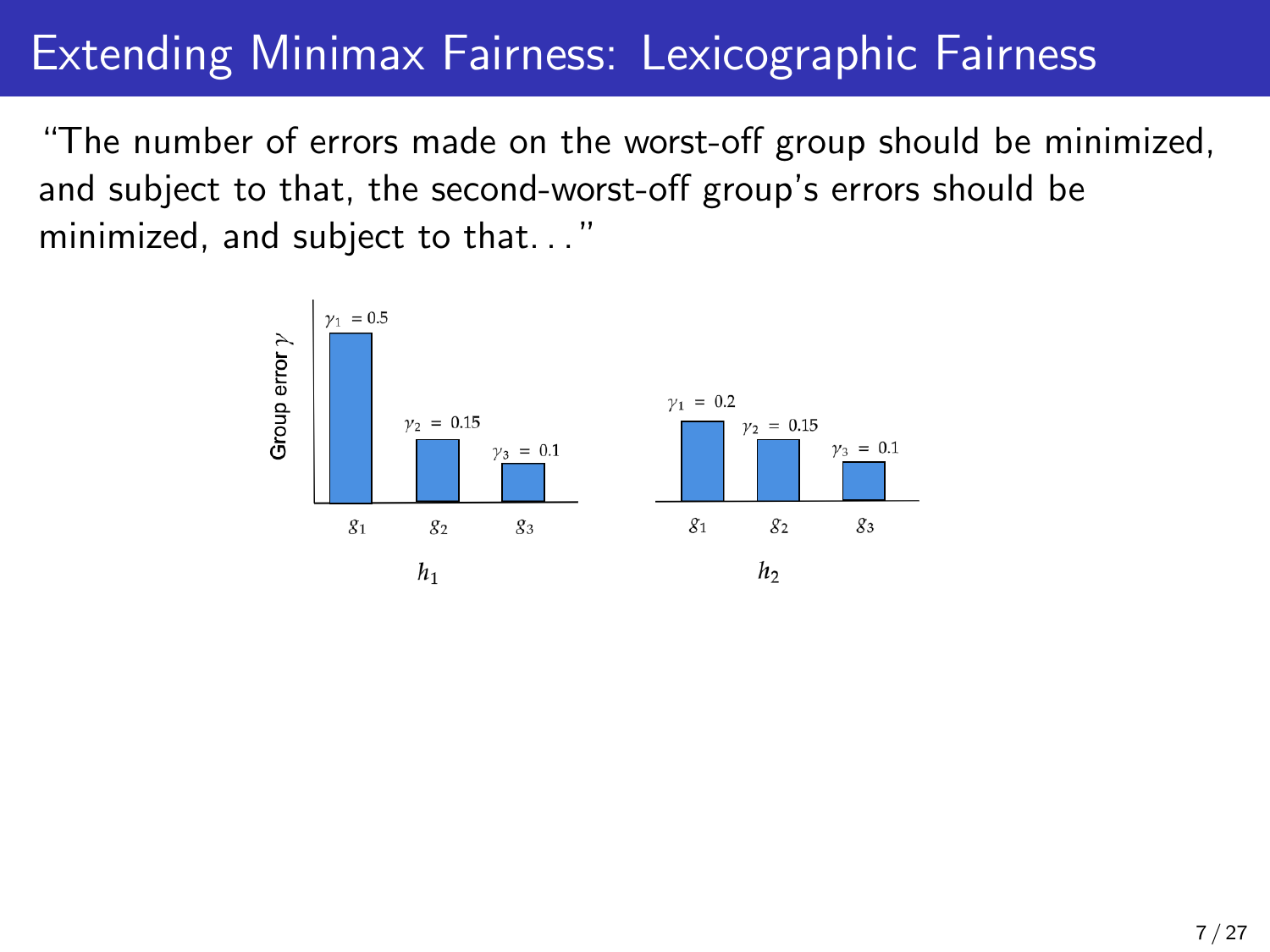

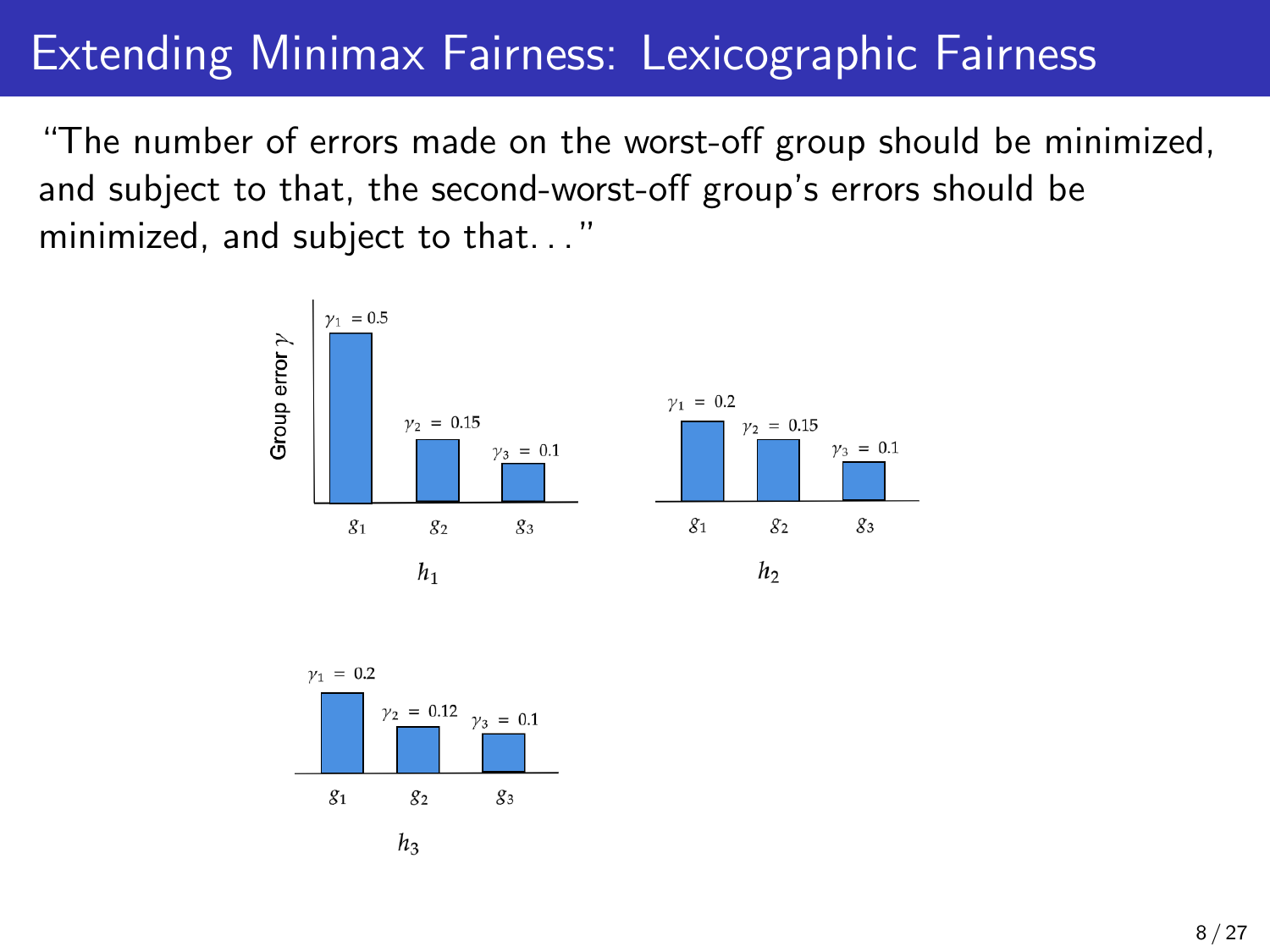





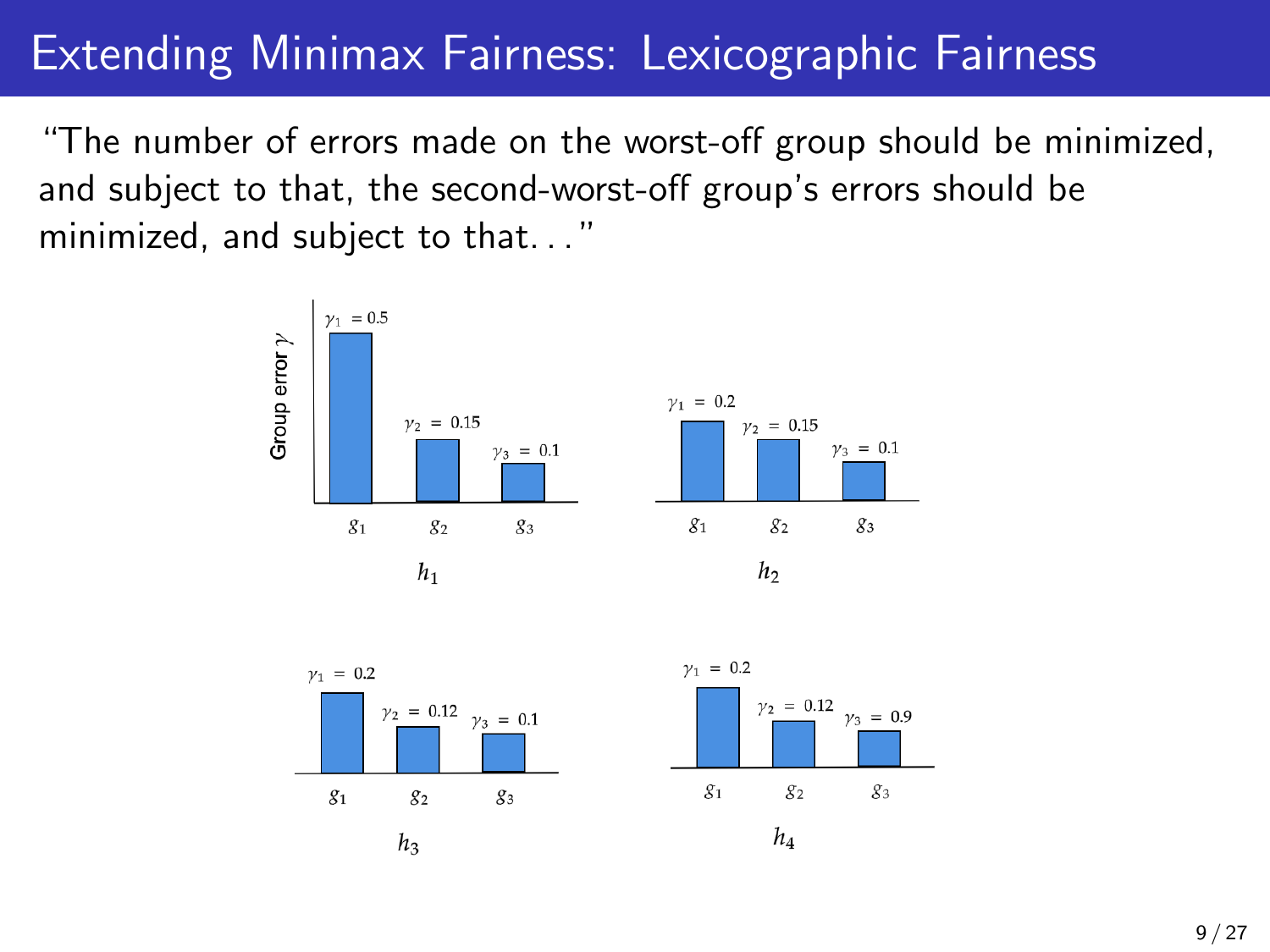We can only efficiently get approximate minmax-fair solutions.

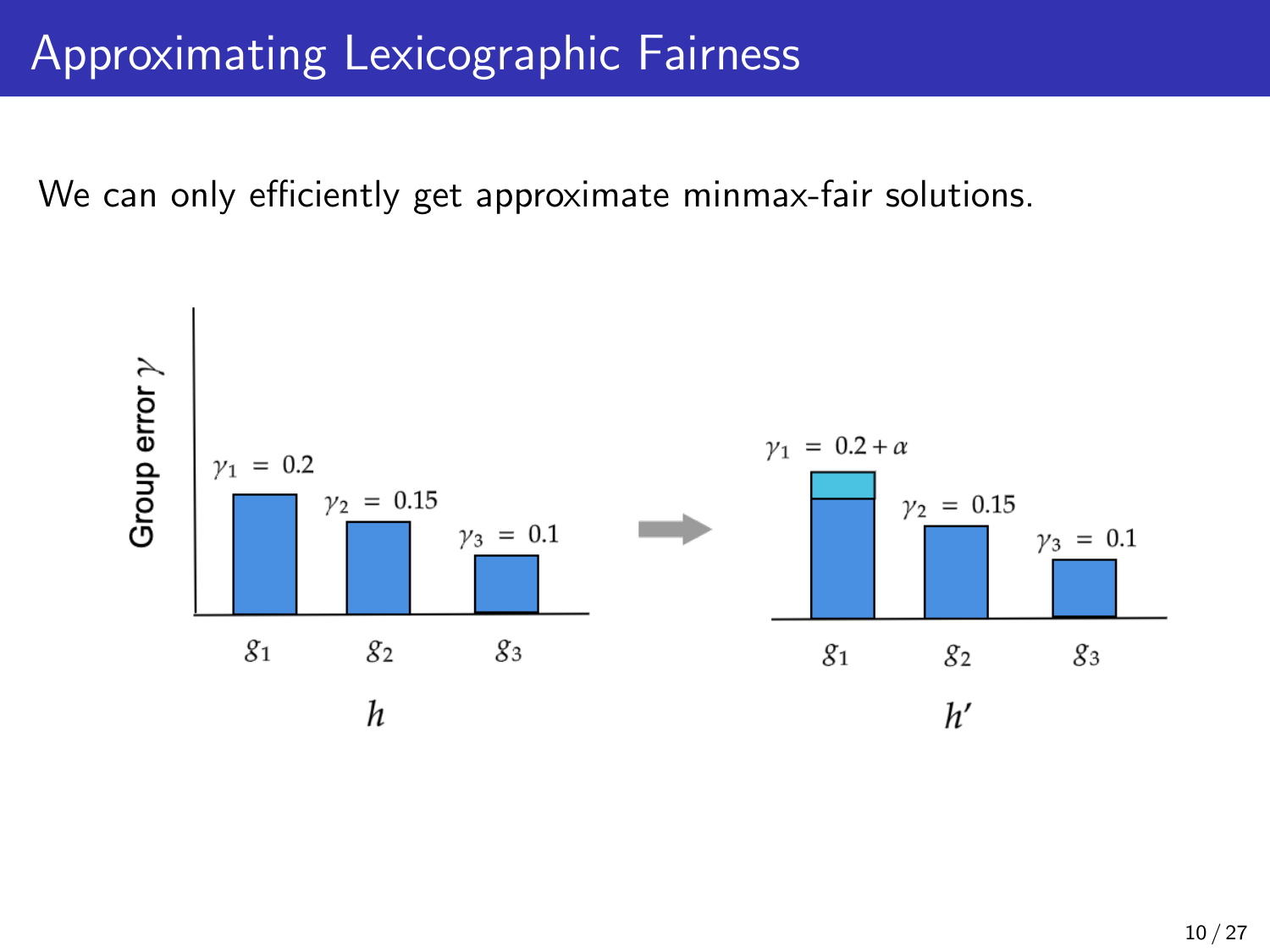How do we generalize this to the lexifair setting?

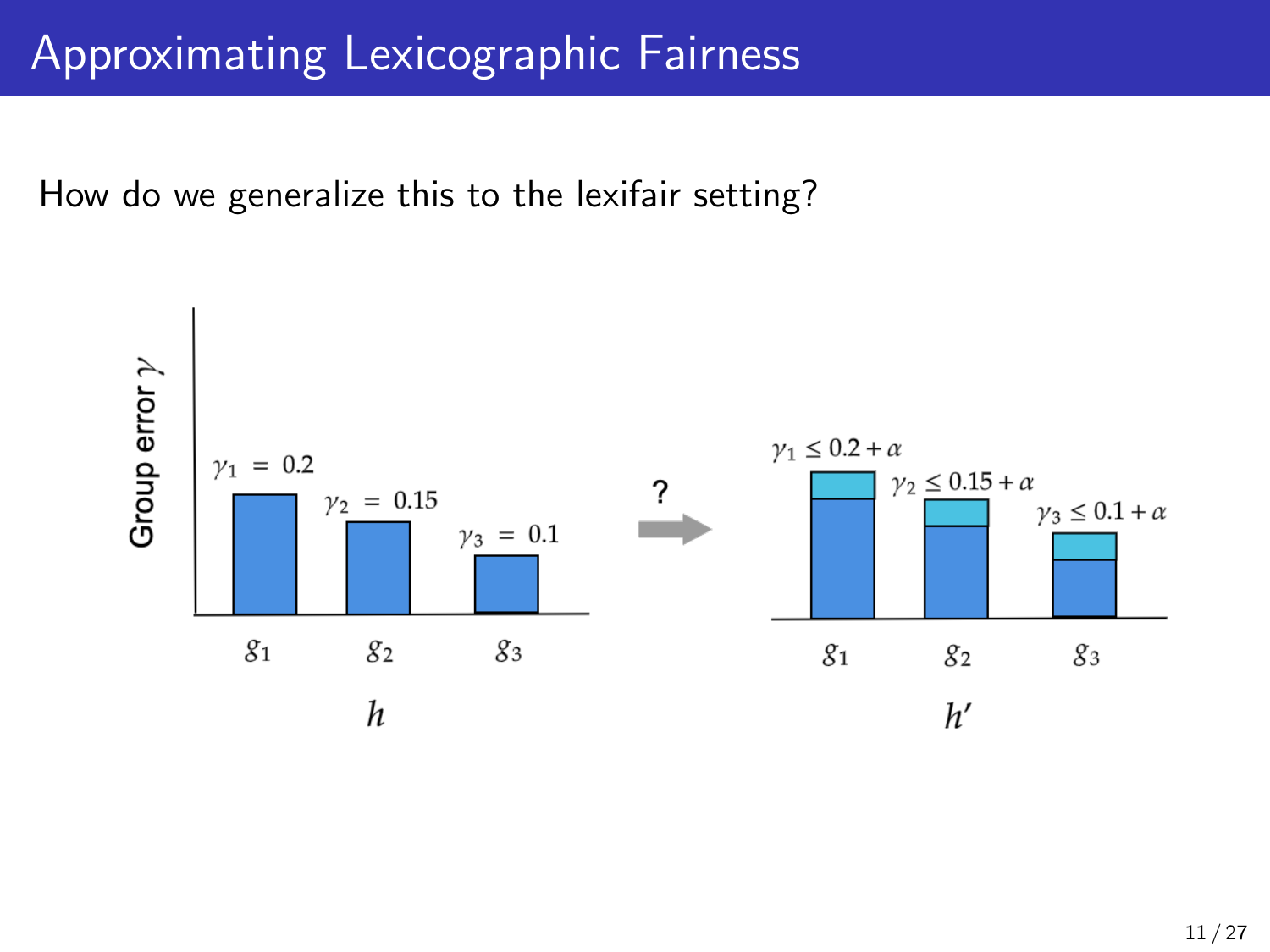

 $\gamma_1 \leq 0.5 + \alpha$   $\gamma_2 \leq 0.5 + \alpha$ 



True lexifair solution

Approximate lexifair solution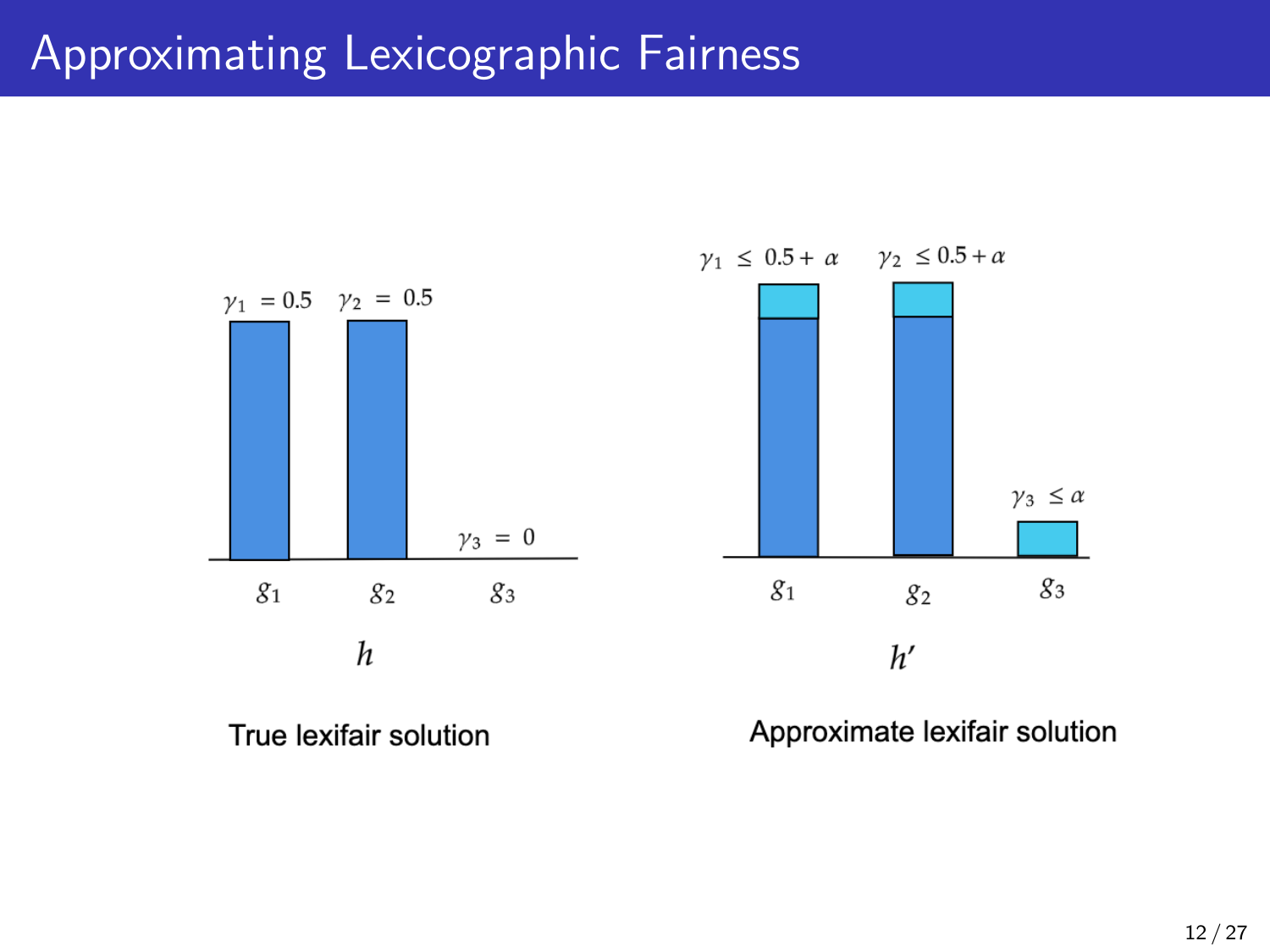

Approximate minimax solution

Approximate lexifair solution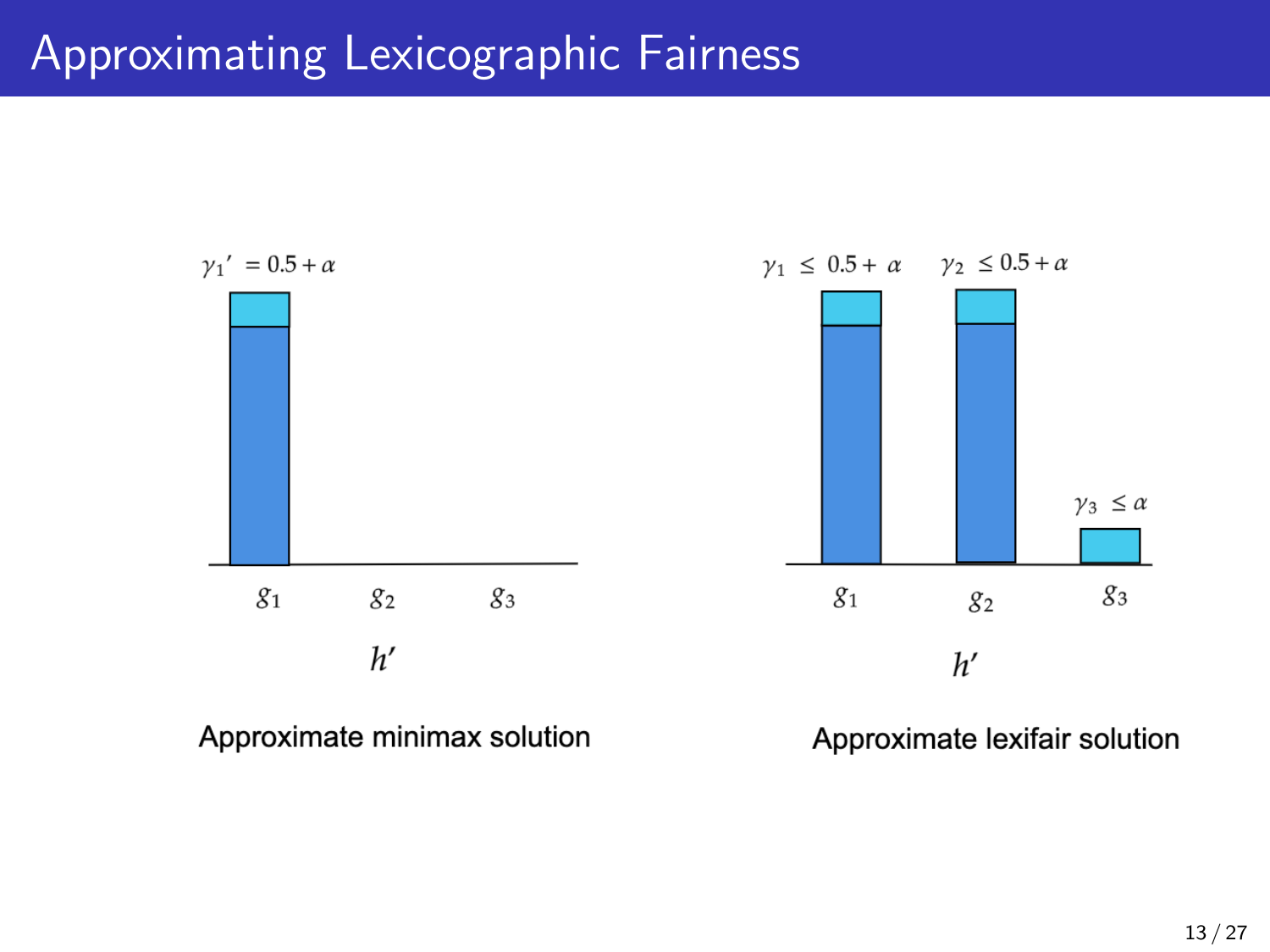

Approximate min of top 2 group errors

Approximate lexifair solution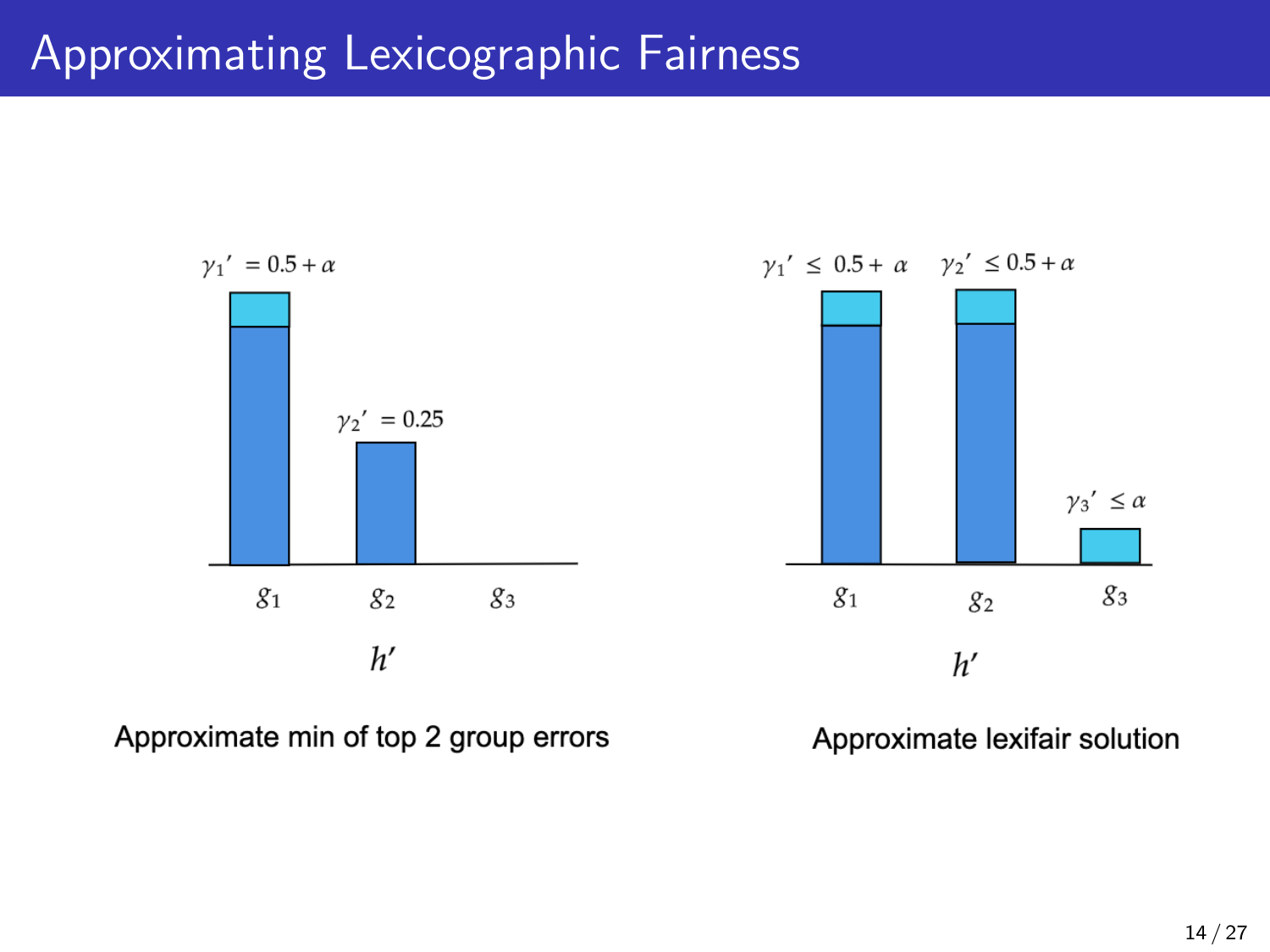

Approximate min of top 3 group errors

Approximate lexifair solution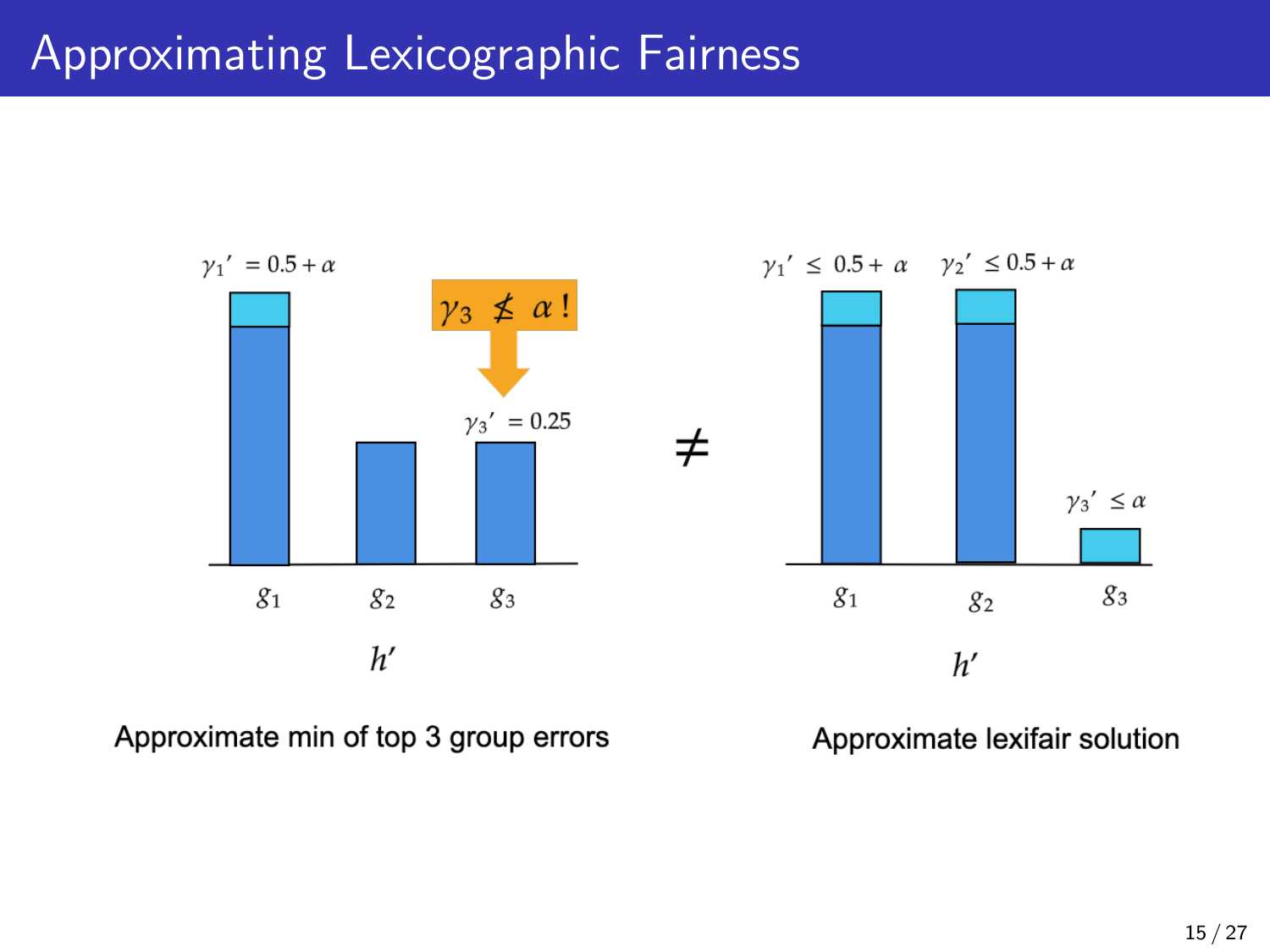#### Definition (Approximate Lexicographic Fairness)

Let  $1 \leq \ell \leq K$  and  $\alpha \geq 0$ . Let  $\vec{\epsilon} = (\epsilon_1, \epsilon_2, \ldots, \epsilon_\ell)$ , and define

 $\mathcal{H}^{\vec{\epsilon}}_{(\mathsf{0})} \triangleq \;$  the entire model class  $\mathcal{H},$  $\mathcal{H}^{\vec{\epsilon}}_{(j)} \triangleq$  models in  $H^{\vec{\epsilon}}_{j-1}$  that have the smallest jth group error rate up to an  $\epsilon_i$  approximation.

A model  $h$  satisfies  $(\ell, \alpha)$ -lexicographic fairness ("lexifairness") if  $h \in \mathcal{H}^{\vec{\epsilon}}_{(\ell)}$ for some  $\vec{\epsilon}$  that is component-wise less than  $\alpha$ .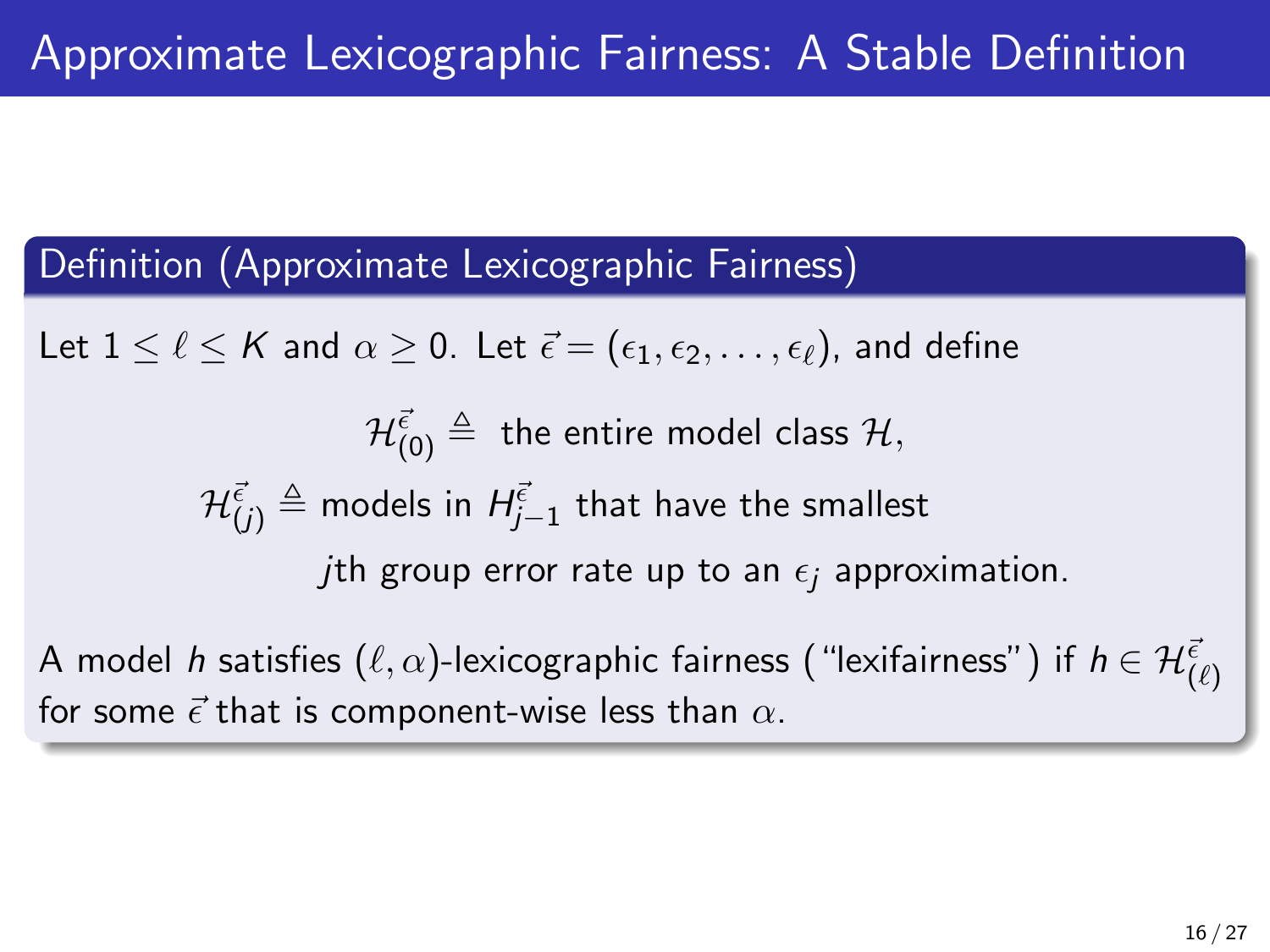- A constraint on the *highest* error amongst all groups, which arises in defining minimax error, is convex, and hence amenable to algorithmic optimization.
- **•** However, naive specifications of lexifairness involve constraints on the second highest group errors, the third highest group errors, and more generally kth highest errors.
- These are non-convex constraints when taken in isolation.
- $\bullet$  We get around this by replacing constraints on the  $k$ 'th highest error groups with constraints on the *sums* of all k-tuples of group errors.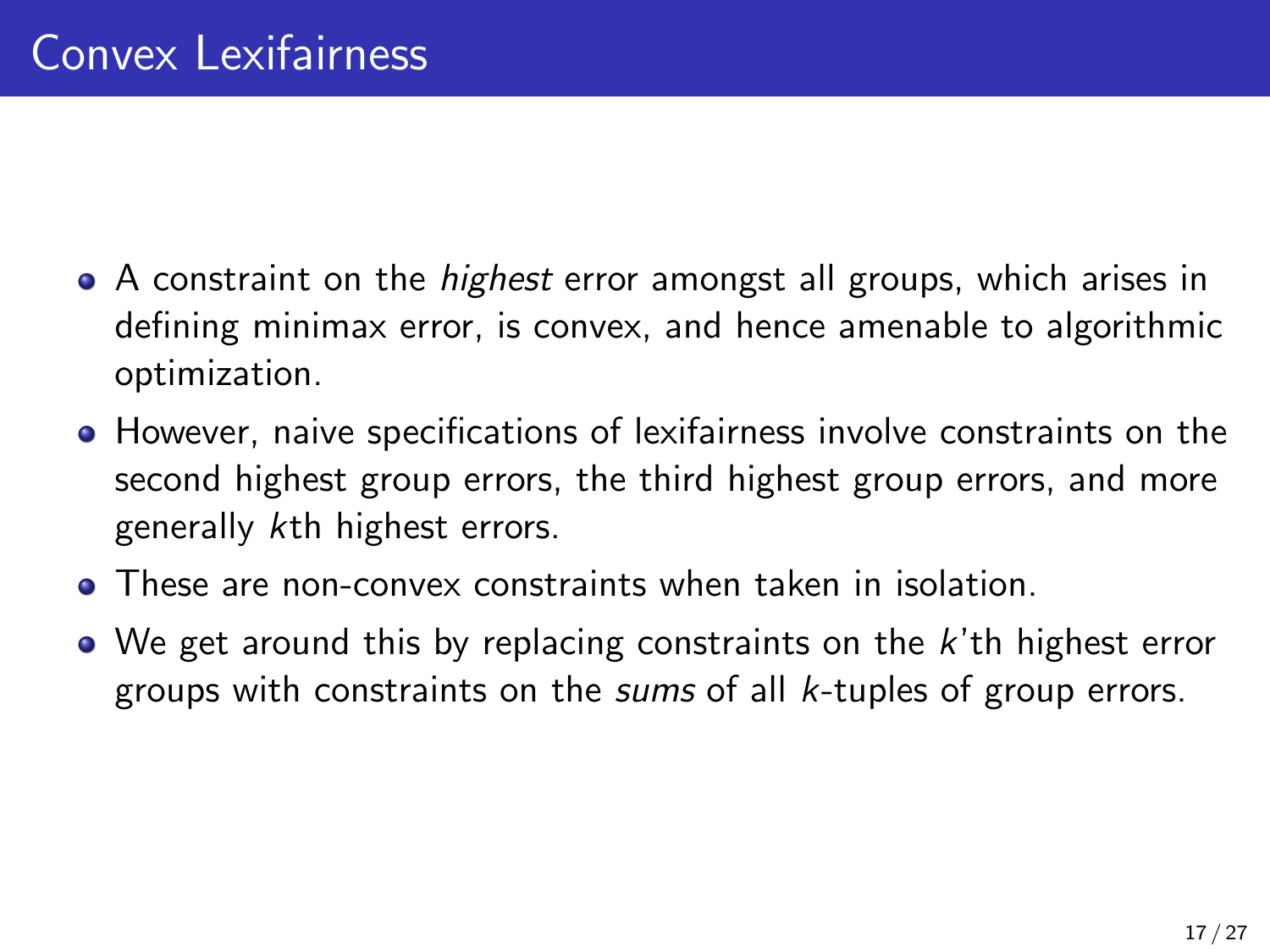- Define a stable and convex version of approximate lexifairness.
- Derive oracle-efficient algorithms for finding approximately lexifair solutions.
- Show that when the underlying empirical risk minimization problem absent fairness constraints is convex, our algorithms are provably efficient.
- Show that approximate lexifairness generalizes: approximate lexifairness on the training sample implies approximate lexifairness on the true distribution w.h.p.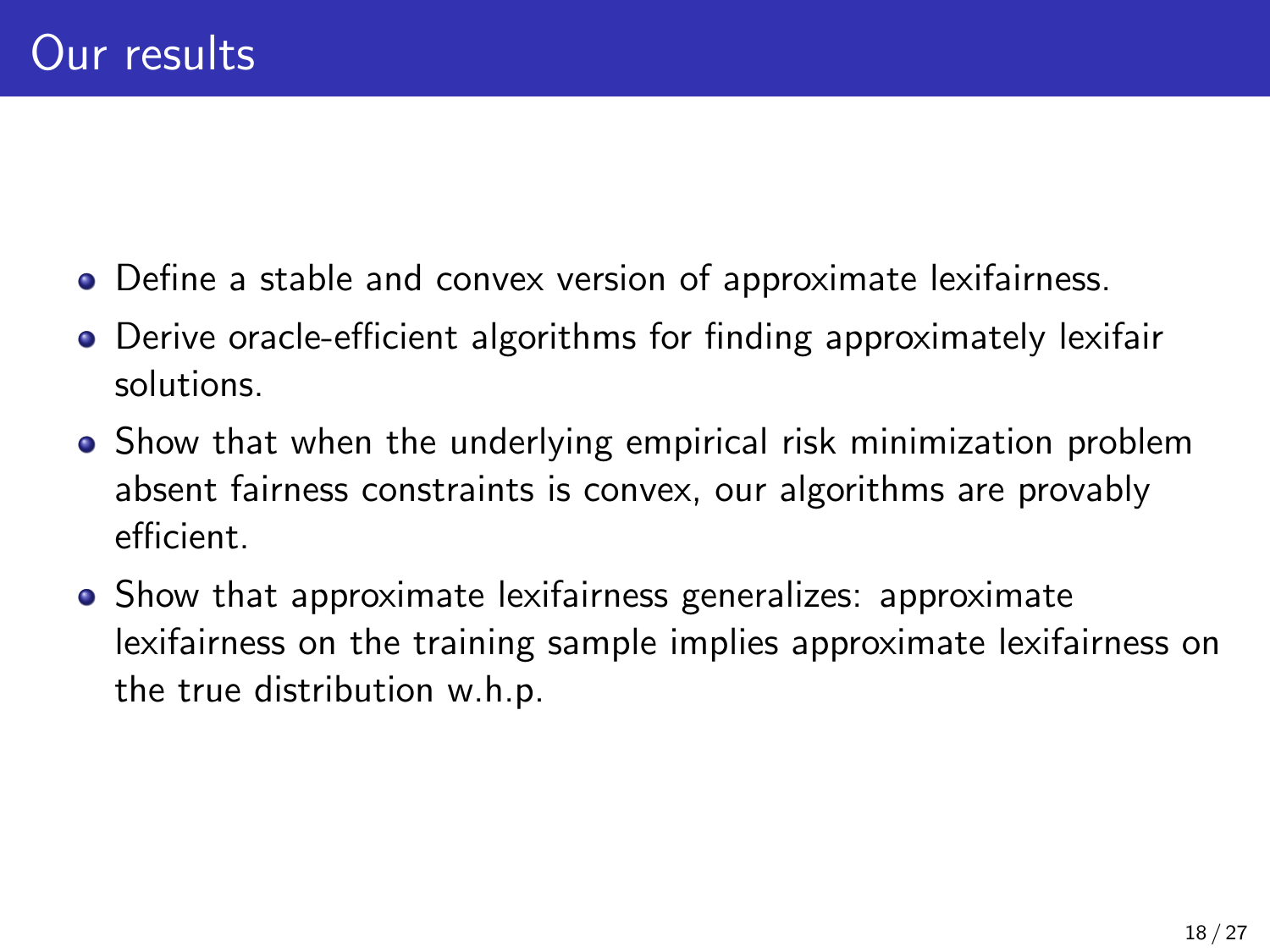# Oracle-efficient algorithms to achieve approximate lexifairness



- In regression setting, learner plays Online Projected Gradient Descent.
- In classification setting, learner plays Follow-the-Perturbed-Leader.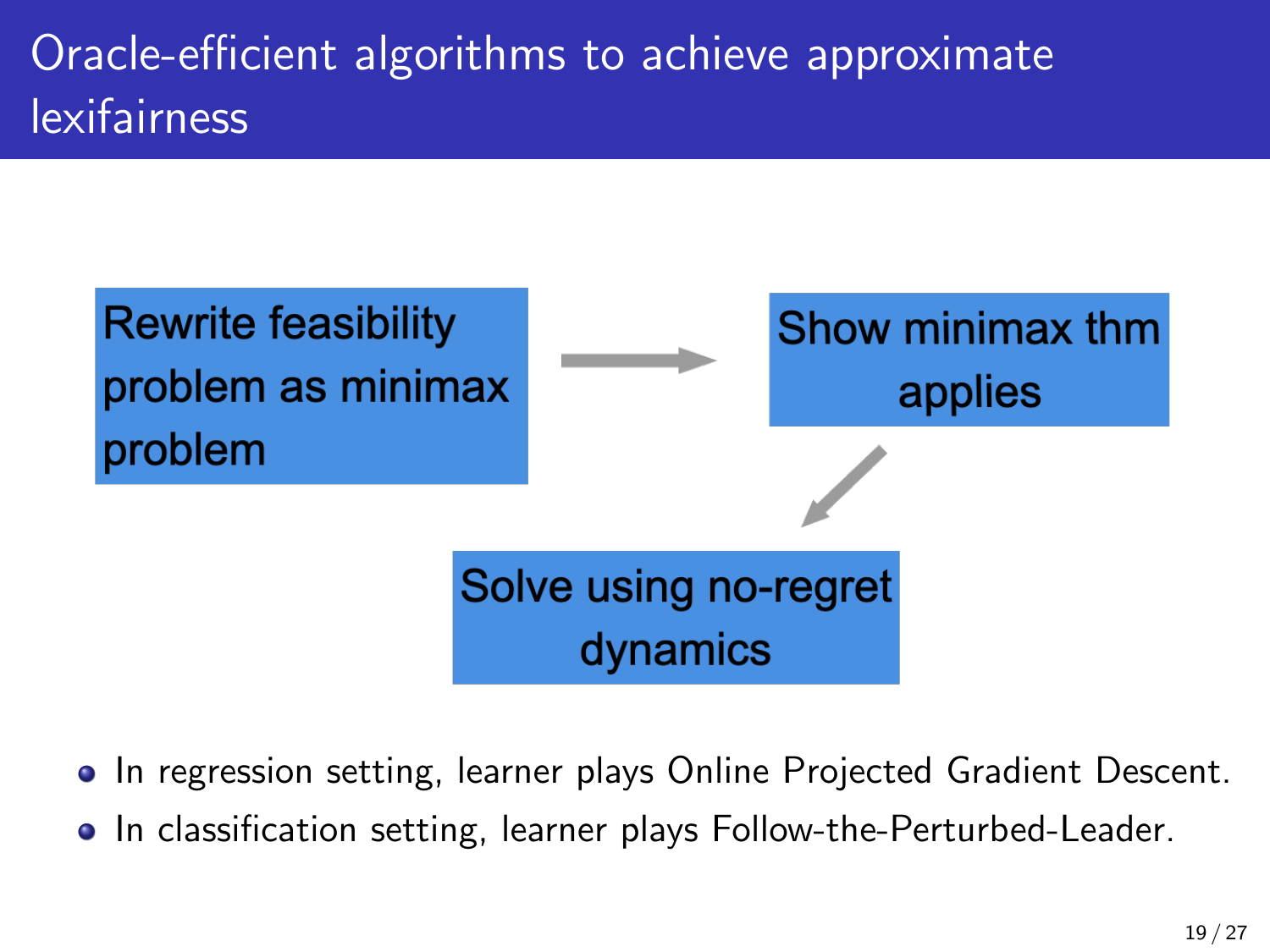## Algorithmic Formulation

- Our approach to find lexifair models is to recursively find the minimax (over sums of group error rates) rates
- Our algorithms return a model achieving those minimax rates, and hence that model will be lexifair.
- $\bullet$  At level *j*, in an inductive fashion, we are given the minimax rates  $\eta_1, \ldots, \eta_{i-1}$  from previous rounds, and we want to estimate  $\eta_i$
- Can then dictate that every sum of j group error rates is at most  $\eta_i$
- Writing the Lagrangian of this linear program

Let  $L_{i_r}(h)$  indicate the loss incurred by the model h on the  $i_r$ 'th group. Then the Lagrangian for this linear program can be written as

$$
\mathcal{L}_j\left((h,\eta_j),\lambda\right) = \eta_j + \sum_{r=1}^j \sum_{\{i_1,\dots,i_r\} \subseteq [K]} \lambda_{\{i_1,i_2,\dots,i_r\}} \cdot \left(L_{i_1}(h) + \ldots + L_{i_r}(h) - \eta_r\right) \tag{1}
$$

20 / 27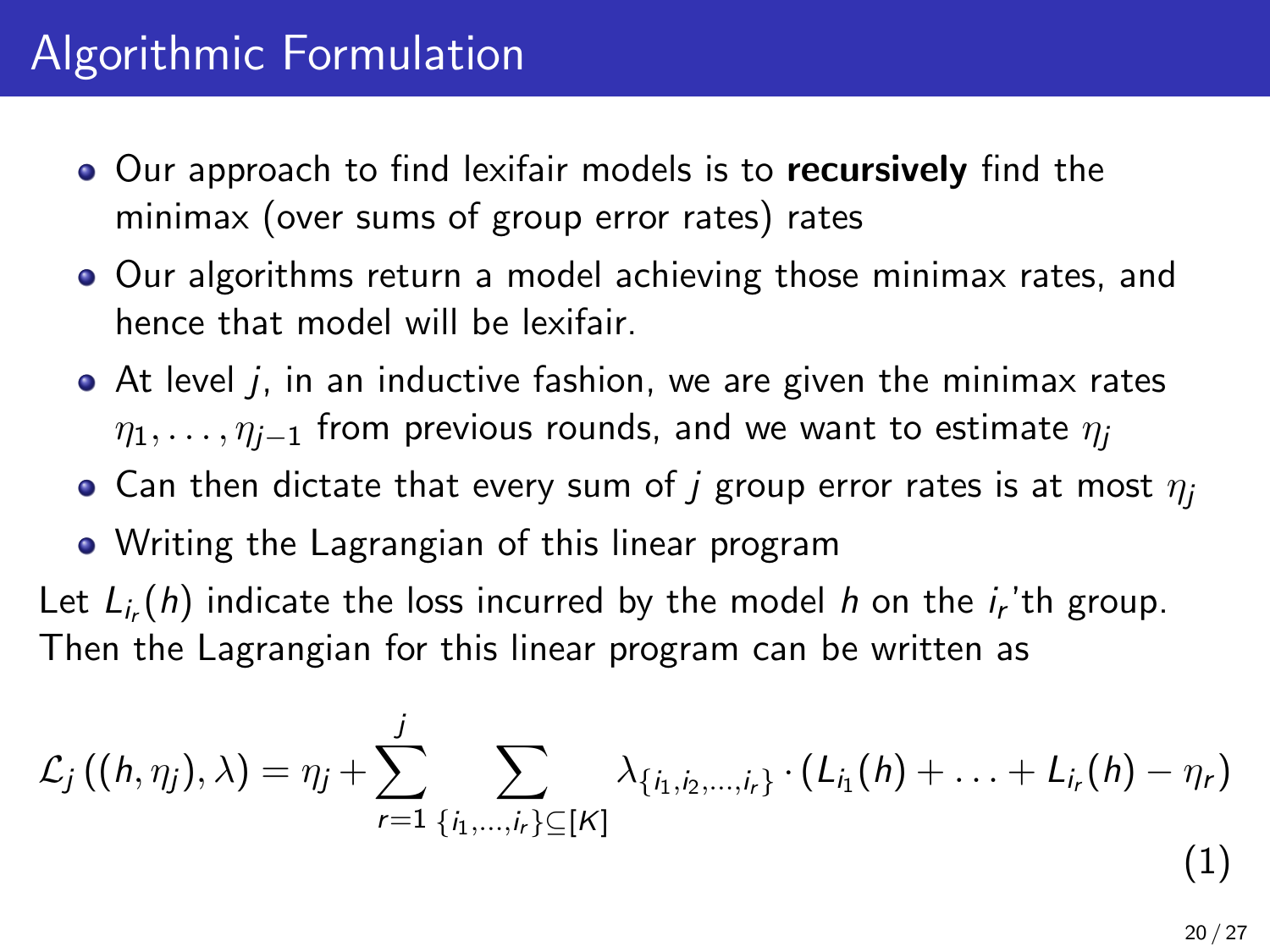# Algorithmic Formulation: Two Player Zero-Sum Game

Can find a minimax solution for this Lagrangian with a zero-sum game between a  $(L)$ earner and a  $(A)$ uditor:



- $\bullet$  At each round t, there is a weighting over groups determined by A
- L (best) responds by computing model  $h_t$  to minimize the weighted prediction error
- A updates group weights using online projected gradient descent with respect to group errors achieved by  $h_t$
- L's final model M is uniform distribution over all of  $h_t$ 's produced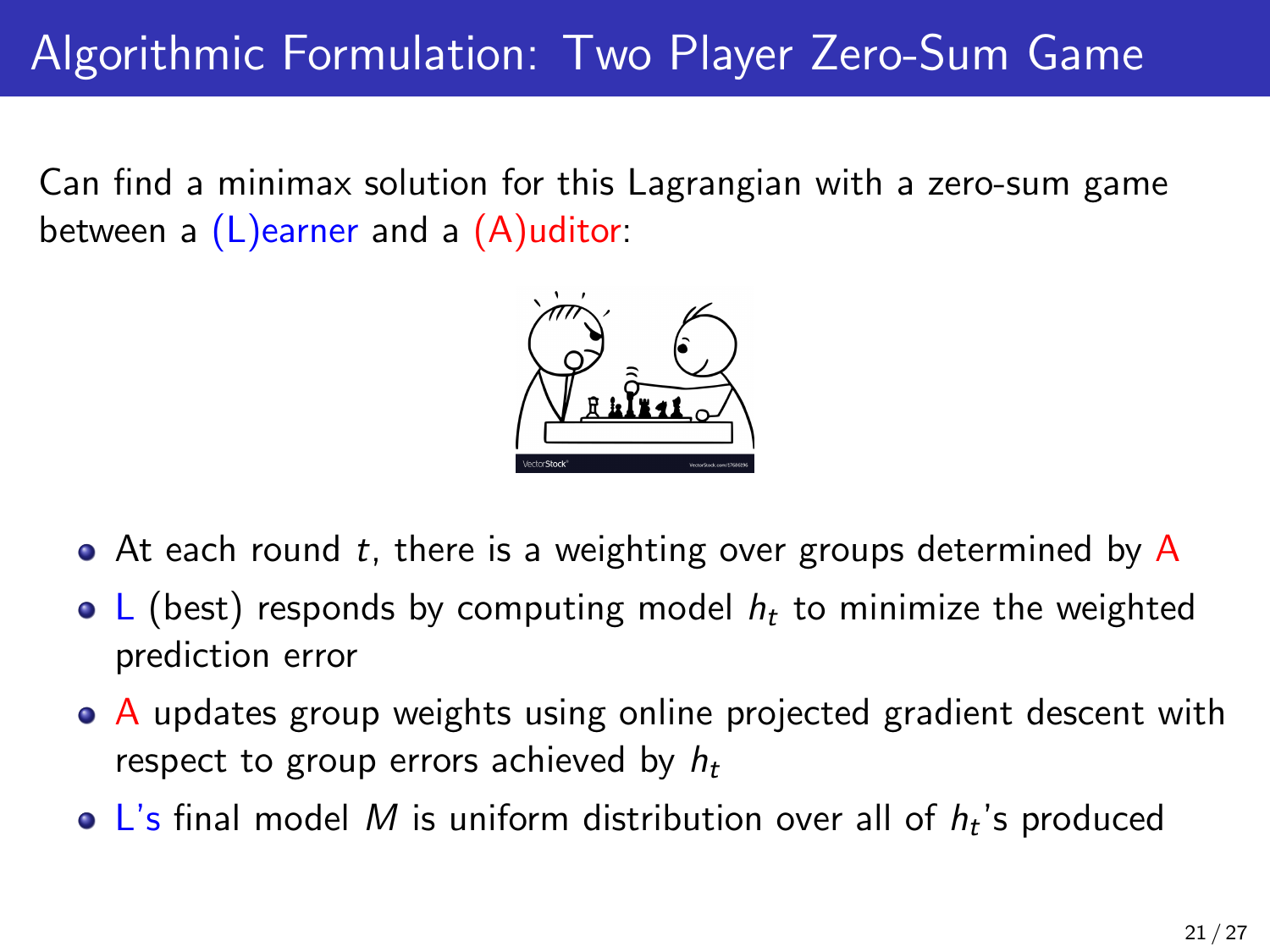ALGORITHM 1: LexiFairReg: Finding a Lexifair Regression Model

**Input:**  $S = \bigcup_{k=1}^{K} G_k$  data set consisting of  $K$  groups,  $(\ell, \alpha)$  desired fairness parameters, loss function parameters  $L_M$ for  $j = 1, 2, \ldots, \ell$  do

$$
\begin{bmatrix}\n\text{Set } \mathcal{T}_j = O(\frac{1}{\alpha^2}); \\
(\hat{\theta}_j, \hat{\eta}_j) = \text{RegNR}(\mathcal{T}_j; \hat{\eta}_1, \dots, \hat{\eta}_{j-1}) \text{ (Calling Algorithm 2)}\n\end{bmatrix}
$$

 $\mathsf{Output:}~(\ell,\alpha)$ -convex lexifair model  $\hat{\theta}_\ell$ 

• At each level *i*, we employ a subroutine in which the Learner plays Online Projected Gradient Descent and the Auditor best responds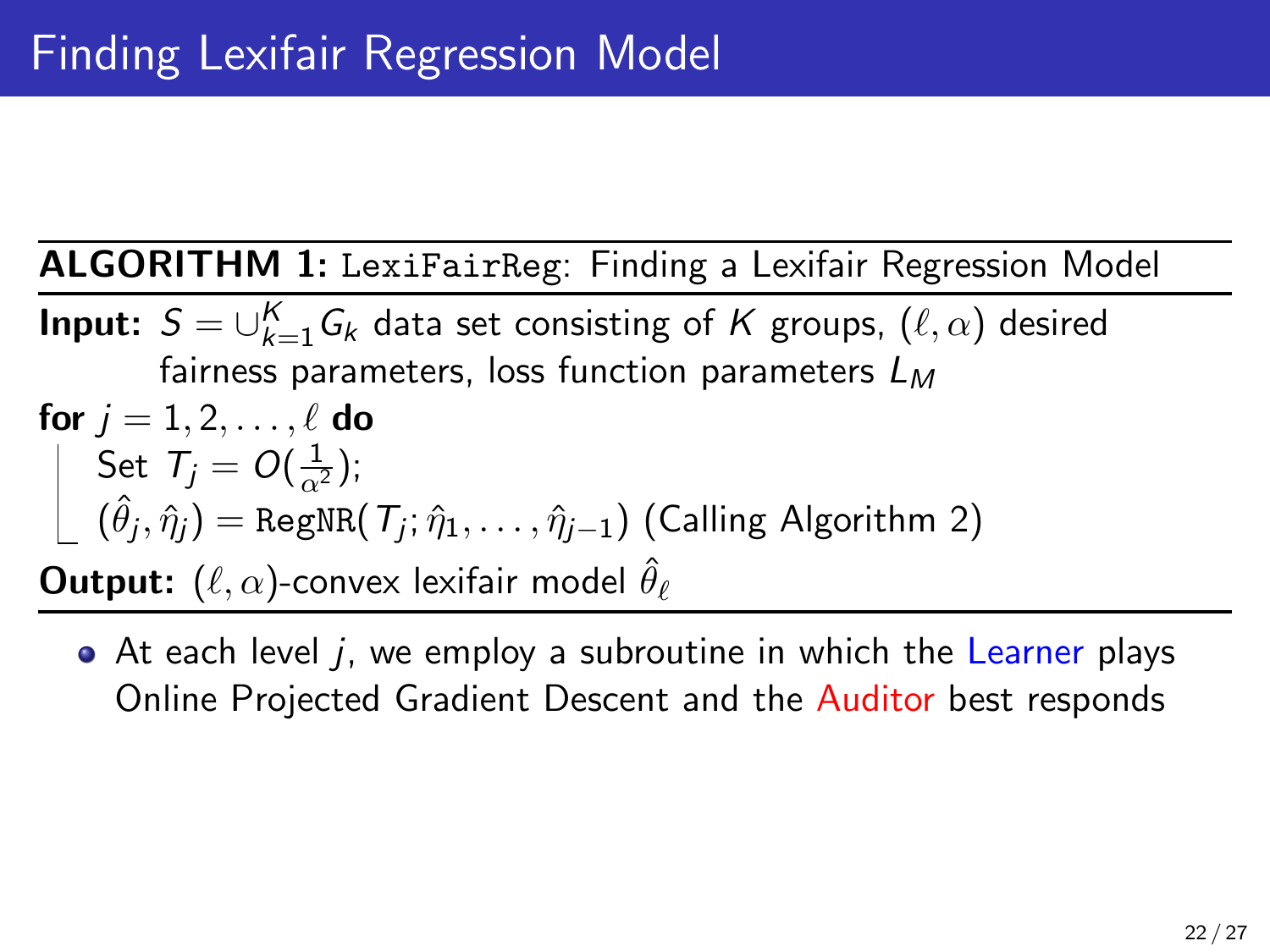<span id="page-22-0"></span>ALGORITHM 2: RegNR: *ith round* **Input:** Number of rounds T, previous estimates  $(\eta_1, \ldots, \eta_{i-1})$ Initialize the Learner:  $\theta^1\in\Theta, \eta_j^1\in [0, j\cdot L_M];$ for  $t = 1, 2, ..., T$  do Learner plays  $(\theta^t, \eta_j^t)$ ; Auditor best responds:  $\lambda^t = \lambda_{\mathsf{best}}(\theta^t, \eta^t_j; (\eta_1, \dots, \eta_{j-1}));$ Learner updates its actions using Projected Gradient Descent:  $\theta^{t+1} = \mathsf{Proj}_{\Theta} \left( \theta^t - \eta \cdot \nabla_{\theta} \mathcal{L}_j (\theta^t, \eta^t_j, \lambda^t) \right)$  $\eta_j^{t+1} = \mathsf{Proj}_{[0,j\cdot L_M]}\left(\eta_j^t - \eta' \cdot \nabla_{\eta_j} \mathcal{L}_j(\theta^t, \eta_j^t, \lambda^t)\right)$ **Output:** the average play  $\hat{\theta} = \frac{1}{7}$  $\frac{1}{\mathcal{T}}\sum_{t=1}^{\mathcal{T}}\theta^t \in \Theta$ , and  $\hat{\eta}_j = \frac{1}{7}$  $\frac{1}{T} \sum_{t=1}^{T} \eta_j^t \in [0, j \cdot L_M].$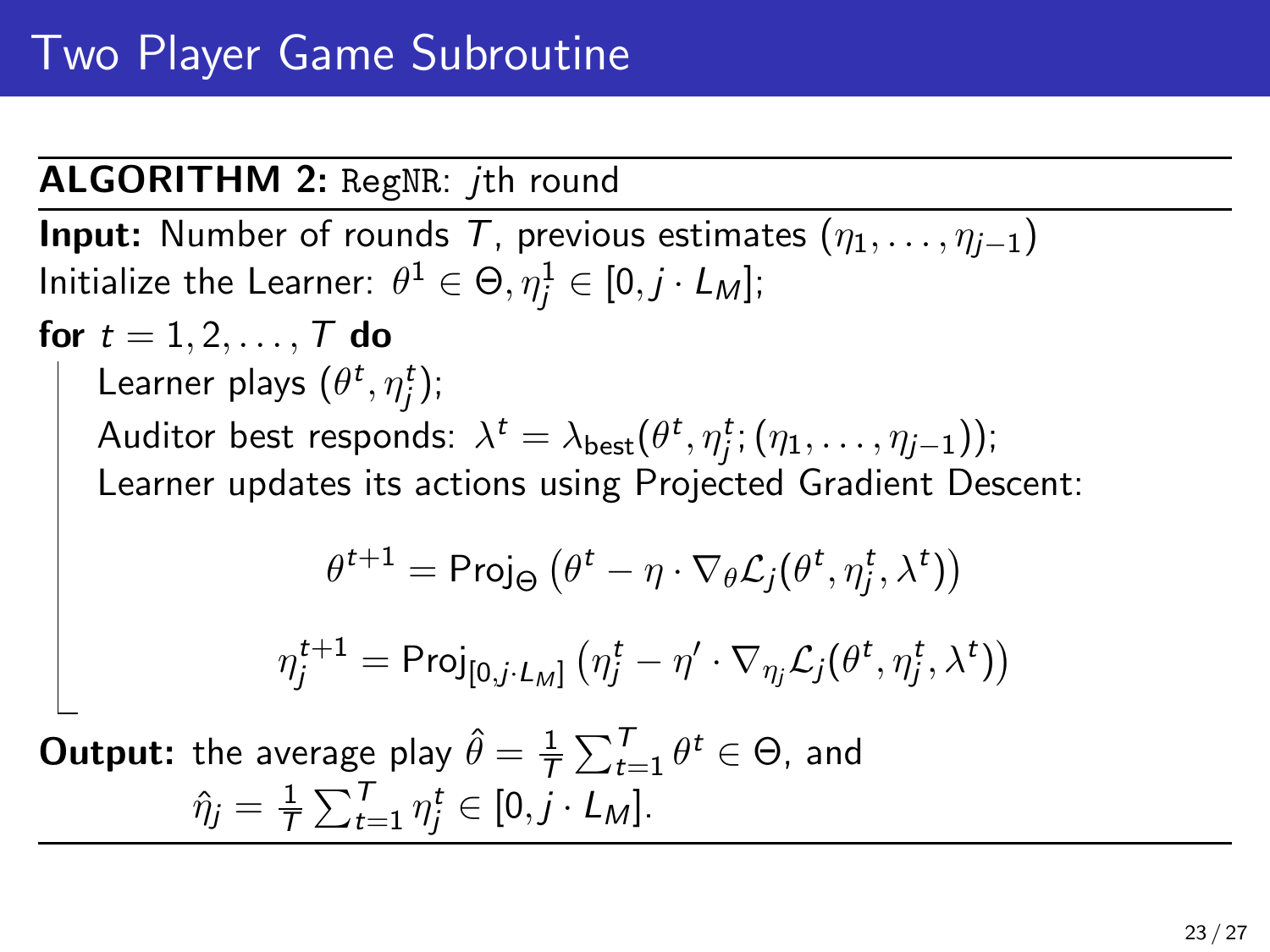Auditor plays maximum weight on most violated constraint:

**ALGORITHM 3:** The Auditor's Best Response ( $\lambda_{best}$ ): *j*th round **Input:** Learner's play  $(h, \eta_i)$ , previous estimates  $(\eta_1, \ldots, \eta_{i-1})$ Compute  $L_k(h)$  for all groups  $k \in [K]$ ; Find the top j elements of vector  $(L_1(h),..., L_K(h))$  and call them:  $L_{\bar{h}(1)}(h) \geq ... \geq L_{\bar{h}(j)}(h);$ if  $\forall r\leq j: \ L_{\bar{h}(1)}(h)+\ldots+L_{\bar{h}(r)}(h)\leq \eta_{r}$  then  $\ \lambda_{out}=0;$  ${\sf else\ \ Let\ } r^\star\in \operatorname{argmax}_{r\leq j} \Big(L_{\bar{h}(1)}(h)+\ldots+ L_{\bar{h}(r)}(h)-\eta_r\Big),\ \lambda_{out}=\lambda^\star\ ;$ **Output:**  $\lambda_{out} \in \Lambda_i$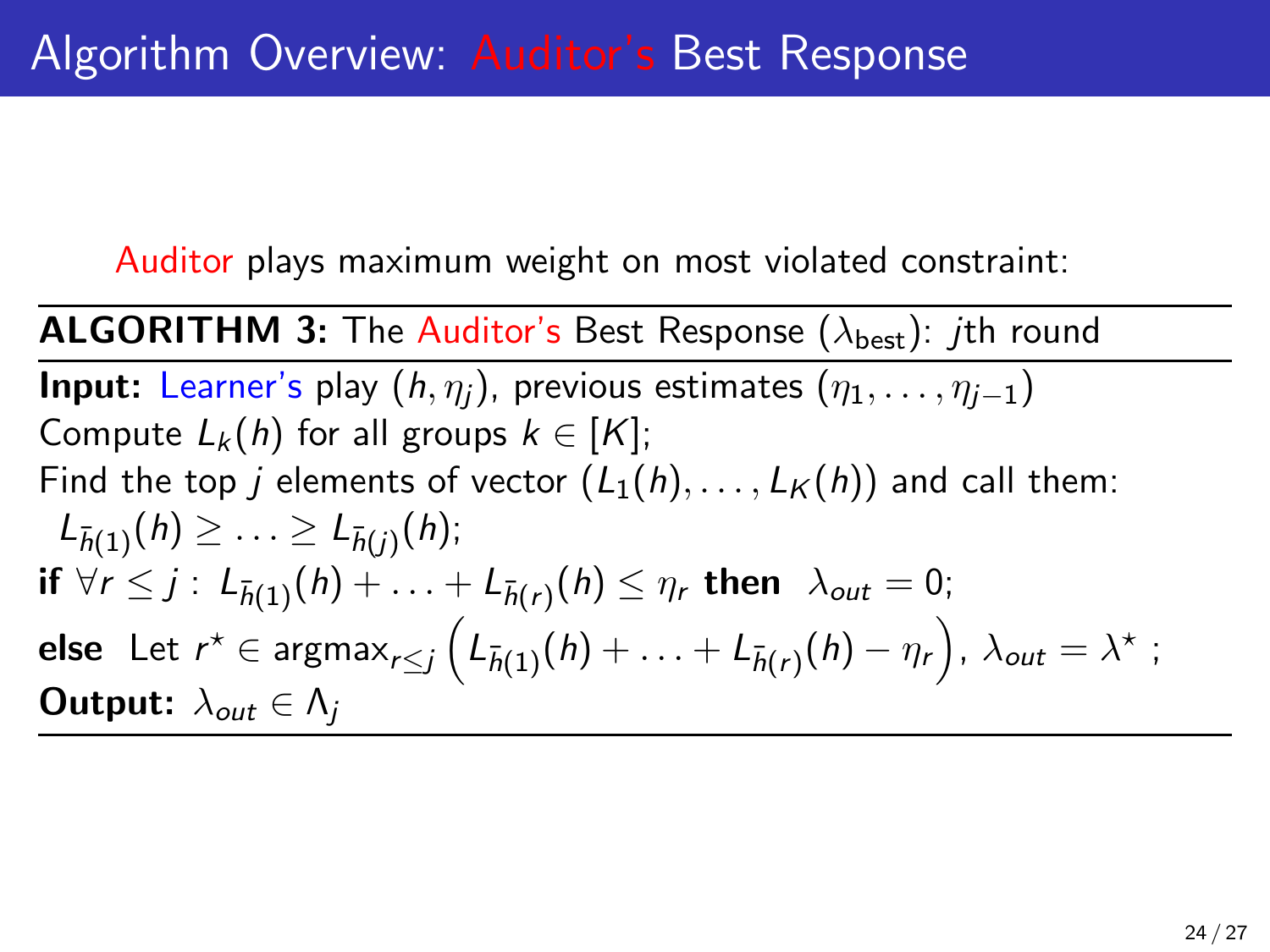- Our ability to prove out of sample bounds crucially relies on our definitional choices that ensure stability.
- Specifically, we show that if:

 $\bullet$  Our base class  $\mathcal H$  satisfies a standard uniform convergence bound across every group:

For distribution P and  $\delta > 0$  there exists  $\beta(\delta)$  such that

$$
\Pr_{S}\left[\max_{h\in\mathcal{H},k\in[K]}|L_{k}\left(h,S\right)-L_{k}\left(h,\mathcal{P}\right)|>\beta(\delta)\right]<\delta
$$

<sup>2</sup> We have a model that is approximately convex lexifair on our dataset  $S \sim \mathcal{P}^n$ 

then our model is also appropriately convex lexifair on the underlying distribution.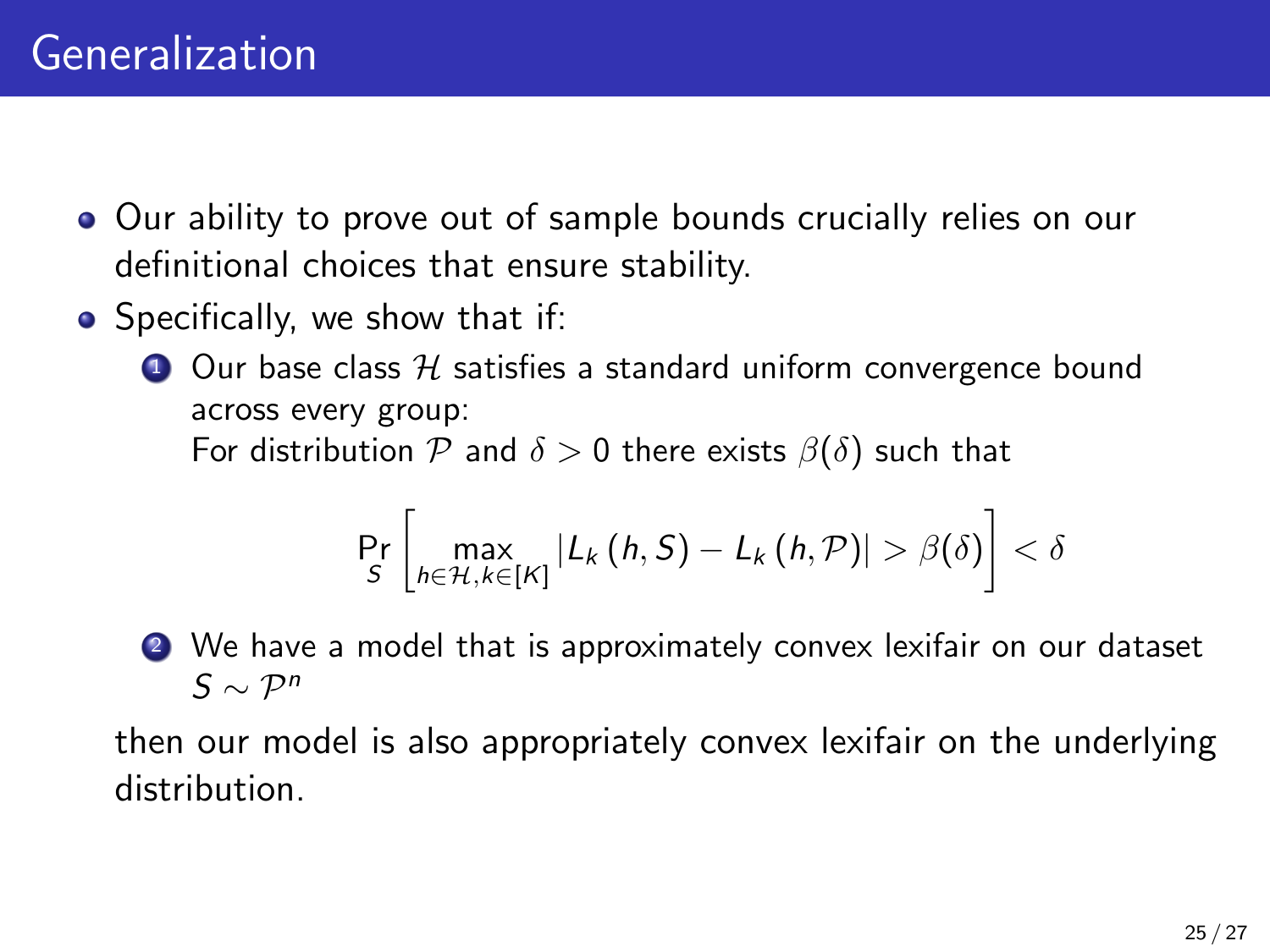For every data set S sampled *i.i.d.* from  $P$ , if a model h satisfies  $(\ell, \alpha)$ -convex lexicographic fairness with respect to S, then with probability at least  $1 - \delta$  it also satisfies  $(\ell, \alpha')$ -convex lexicographic fairness with respect to  $P$  for  $\alpha' = \alpha + 2\ell\beta(\delta)$ .